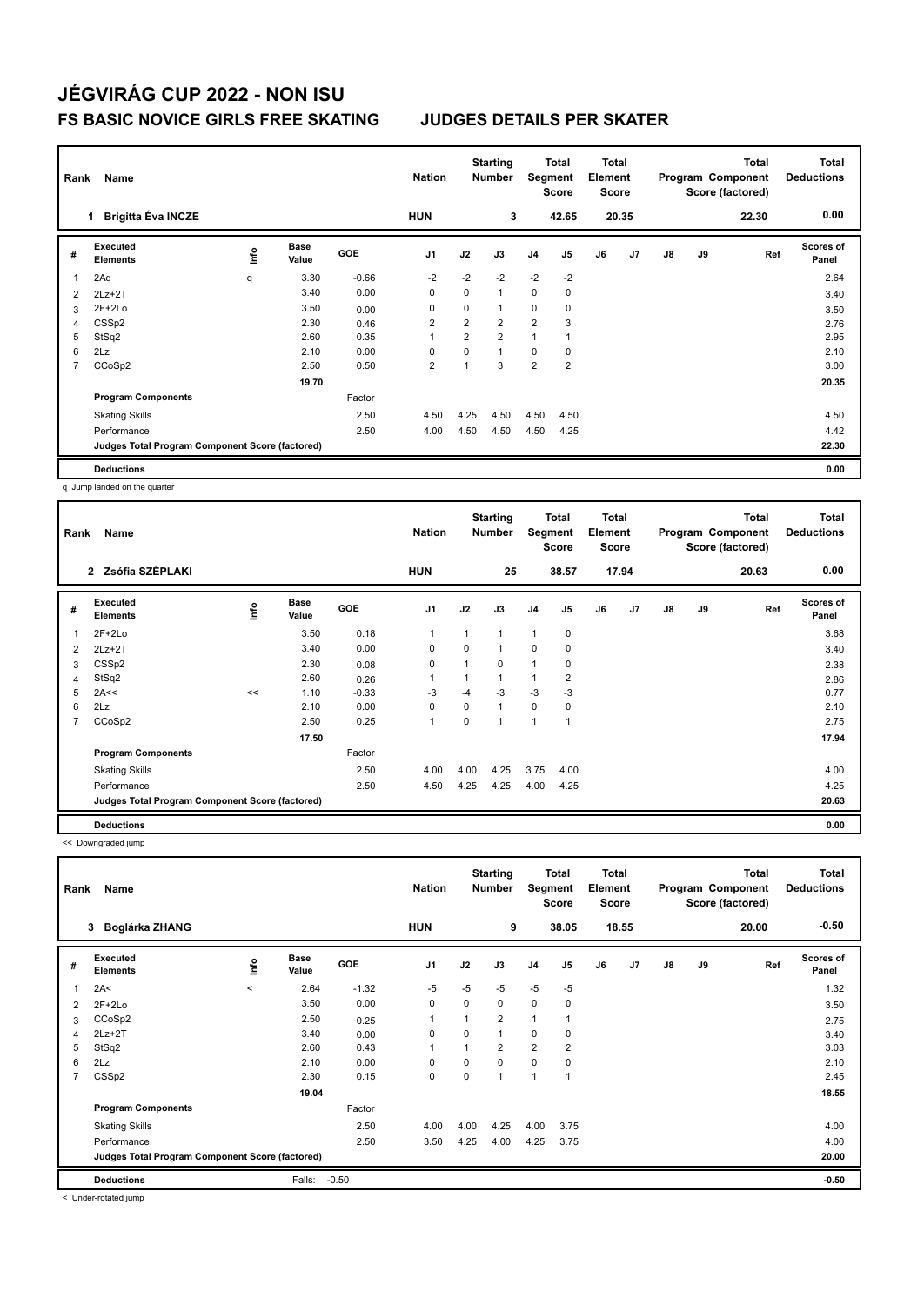| Rank | Name                                            | <b>Nation</b> |                      | <b>Starting</b><br><b>Number</b> | Segment        | Total<br><b>Score</b>    | <b>Total</b><br>Element<br><b>Score</b> |                |                |    | <b>Total</b><br>Program Component<br>Score (factored) | <b>Total</b><br><b>Deductions</b> |    |       |                           |
|------|-------------------------------------------------|---------------|----------------------|----------------------------------|----------------|--------------------------|-----------------------------------------|----------------|----------------|----|-------------------------------------------------------|-----------------------------------|----|-------|---------------------------|
|      | 4 Szilvia FÜLÖP                                 |               |                      |                                  | <b>HUN</b>     |                          | 21                                      |                | 34.14          |    | 16.11                                                 |                                   |    | 18.53 | $-0.50$                   |
| #    | Executed<br><b>Elements</b>                     | ١nf٥          | <b>Base</b><br>Value | <b>GOE</b>                       | J <sub>1</sub> | J2                       | J3                                      | J4             | J <sub>5</sub> | J6 | J7                                                    | $\mathsf{J}8$                     | J9 | Ref   | <b>Scores of</b><br>Panel |
| 1    | $2Lz+2T$                                        |               | 3.40                 | 0.00                             | 0              | 0                        | 0                                       | $\mathbf 0$    | $\pmb{0}$      |    |                                                       |                                   |    |       | 3.40                      |
| 2    | $2F+2Lo$                                        |               | 3.50                 | 0.00                             | 0              | 1                        | $\Omega$                                | 0              | $\mathbf 0$    |    |                                                       |                                   |    |       | 3.50                      |
| 3    | CSS <sub>p2</sub>                               |               | 2.30                 | 0.23                             | 0              | 1                        | $\overline{1}$                          | 1              |                |    |                                                       |                                   |    |       | 2.53                      |
| 4    | 1A                                              |               | 1.10                 | 0.07                             | $\Omega$       | $\mathbf{1}$             | $\mathbf{1}$                            | 0              |                |    |                                                       |                                   |    |       | 1.17                      |
| 5    | 2Lz                                             | $\prec$       | 1.68                 | $-0.84$                          | $-5$           | $-5$                     | $-5$                                    | $-5$           | $-5$           |    |                                                       |                                   |    |       | 0.84                      |
| 6    | StSq1                                           |               | 1.80                 | 0.12                             | $\mathbf 0$    | $\mathbf{1}$             | $\mathbf 0$                             | $\mathbf{1}$   |                |    |                                                       |                                   |    |       | 1.92                      |
| 7    | CCoSp2                                          |               | 2.50                 | 0.25                             | 1              | $\overline{\phantom{a}}$ | 1                                       | $\overline{1}$ | $\mathbf 0$    |    |                                                       |                                   |    |       | 2.75                      |
|      |                                                 |               | 16.28                |                                  |                |                          |                                         |                |                |    |                                                       |                                   |    |       | 16.11                     |
|      | <b>Program Components</b>                       |               |                      | Factor                           |                |                          |                                         |                |                |    |                                                       |                                   |    |       |                           |
|      | <b>Skating Skills</b>                           |               |                      | 2.50                             | 3.25           | 3.75                     | 3.75                                    | 3.50           | 3.50           |    |                                                       |                                   |    |       | 3.58                      |
|      | Performance                                     |               |                      | 2.50                             | 3.25           | 4.00                     | 3.75                                    | 4.00           | 3.75           |    |                                                       |                                   |    |       | 3.83                      |
|      | Judges Total Program Component Score (factored) |               |                      |                                  |                |                          |                                         |                |                |    |                                                       |                                   |    |       | 18.53                     |
|      | <b>Deductions</b>                               |               | Falls:               | $-0.50$                          |                |                          |                                         |                |                |    |                                                       |                                   |    |       | $-0.50$                   |

< Under-rotated jump

| Rank           | Name                                            |         | <b>Nation</b>        |            | <b>Starting</b><br><b>Number</b> | Segment  | <b>Total</b><br><b>Score</b> | Total<br>Element<br><b>Score</b> |             |    |                | <b>Total</b><br>Program Component<br>Score (factored) | <b>Total</b><br><b>Deductions</b> |       |                           |
|----------------|-------------------------------------------------|---------|----------------------|------------|----------------------------------|----------|------------------------------|----------------------------------|-------------|----|----------------|-------------------------------------------------------|-----------------------------------|-------|---------------------------|
|                | 5<br>Ana Teodora ZAROJANU                       |         |                      |            | <b>TUR</b>                       |          | 7                            |                                  | 34.00       |    | 16.30          |                                                       |                                   | 17.70 | 0.00                      |
| #              | <b>Executed</b><br><b>Elements</b>              | ١nf٥    | <b>Base</b><br>Value | <b>GOE</b> | J <sub>1</sub>                   | J2       | J3                           | J <sub>4</sub>                   | J5          | J6 | J <sub>7</sub> | $\mathsf{J}8$                                         | J9                                | Ref   | <b>Scores of</b><br>Panel |
| 1              | 2F!+2T                                          |         | 3.10                 | $-0.18$    | $-1$                             | $-1$     | $-1$                         | $-1$                             | $-1$        |    |                |                                                       |                                   |       | 2.92                      |
| $\overline{2}$ | $2Lz+2Lo<$                                      | $\prec$ | 3.46                 | $-0.42$    | $-3$                             | $-2$     | $-2$                         | $-2$                             | $-2$        |    |                |                                                       |                                   |       | 3.04                      |
| 3              | 2Lz                                             |         | 2.10                 | 0.00       | $\mathbf 0$                      | $\Omega$ | 1                            | $\mathbf 0$                      | $-1$        |    |                |                                                       |                                   |       | 2.10                      |
| 4              | CCoSp2                                          |         | 2.50                 | 0.17       | 1                                |          | 2                            | $\mathbf 0$                      | 0           |    |                |                                                       |                                   |       | 2.67                      |
| 5              | 1A                                              |         | 1.10                 | 0.00       | 0                                | 0        | 0                            | $\mathbf 0$                      | $\mathbf 0$ |    |                |                                                       |                                   |       | 1.10                      |
| 6              | StSq1                                           |         | 1.80                 | 0.06       | 0                                | 1        | 1                            | 0                                | 0           |    |                |                                                       |                                   |       | 1.86                      |
|                | CCS <sub>p2</sub>                               |         | 2.30                 | 0.31       | 1                                | 1        | 1                            | $\overline{2}$                   | 3           |    |                |                                                       |                                   |       | 2.61                      |
|                |                                                 |         | 16.36                |            |                                  |          |                              |                                  |             |    |                |                                                       |                                   |       | 16.30                     |
|                | <b>Program Components</b>                       |         |                      | Factor     |                                  |          |                              |                                  |             |    |                |                                                       |                                   |       |                           |
|                | <b>Skating Skills</b>                           |         |                      | 2.50       | 3.00                             | 3.50     | 3.50                         | 3.50                             | 3.50        |    |                |                                                       |                                   |       | 3.50                      |
|                | Performance                                     |         |                      | 2.50       | 3.00                             | 3.50     | 3.50                         | 3.75                             | 3.75        |    |                |                                                       |                                   |       | 3.58                      |
|                | Judges Total Program Component Score (factored) |         |                      |            |                                  |          |                              |                                  |             |    |                |                                                       |                                   |       | 17.70                     |
|                | <b>Deductions</b>                               |         |                      |            |                                  |          |                              |                                  |             |    |                |                                                       |                                   |       | 0.00                      |

< Under-rotated jump ! Not clear edge

| Rank | Name                                            | <b>Nation</b> |                      | <b>Starting</b><br><b>Number</b> | Segment        | <b>Total</b><br><b>Score</b> | <b>Total</b><br>Element<br><b>Score</b> |              |             |    | <b>Total</b><br>Program Component<br>Score (factored) | <b>Total</b><br><b>Deductions</b> |    |       |                    |
|------|-------------------------------------------------|---------------|----------------------|----------------------------------|----------------|------------------------------|-----------------------------------------|--------------|-------------|----|-------------------------------------------------------|-----------------------------------|----|-------|--------------------|
|      | Anna TÓTH-PÁLDI<br>6                            |               |                      |                                  | <b>HUN</b>     |                              | 24                                      |              | 33.73       |    | 15.17                                                 |                                   |    | 18.56 | 0.00               |
| #    | Executed<br><b>Elements</b>                     | ۴             | <b>Base</b><br>Value | <b>GOE</b>                       | J <sub>1</sub> | J2                           | J3                                      | J4           | J5          | J6 | J7                                                    | $\mathsf{J}8$                     | J9 | Ref   | Scores of<br>Panel |
|      | $2Lz+2Lo$                                       |               | 3.80                 | 0.00                             | $\mathbf 0$    | $\Omega$                     | $\mathbf 0$                             | $\mathbf 0$  | $\mathbf 0$ |    |                                                       |                                   |    |       | 3.80               |
| 2    | 1A                                              |               | 1.10                 | 0.00                             | $\mathbf 0$    | 0                            | 0                                       | $\mathbf 0$  | 0           |    |                                                       |                                   |    |       | 1.10               |
| 3    | StSqB                                           |               | 1.50                 | 0.00                             | 0              | 1                            | 0                                       | 0            | 0           |    |                                                       |                                   |    |       | 1.50               |
| 4    | CSSp2                                           |               | 2.30                 | 0.08                             | 0              | 1                            | 0                                       | $\mathbf{1}$ | 0           |    |                                                       |                                   |    |       | 2.38               |
| 5    | 2F                                              |               | 1.80                 | 0.06                             | 0              |                              | 0                                       | 1            | 0           |    |                                                       |                                   |    |       | 1.86               |
| 6    | $2Lz+2T2$                                       | $\,<\,$       | 3.14                 | $-0.49$                          | -3             | $-2$                         | $-3$                                    | $-2$         | $-1$        |    |                                                       |                                   |    |       | 2.65               |
| 7    | CCoSp2V                                         |               | 1.88                 | 0.00                             | 0              | 0                            | 0                                       | 0            | 0           |    |                                                       |                                   |    |       | 1.88               |
|      |                                                 |               | 15.52                |                                  |                |                              |                                         |              |             |    |                                                       |                                   |    |       | 15.17              |
|      | <b>Program Components</b>                       |               |                      | Factor                           |                |                              |                                         |              |             |    |                                                       |                                   |    |       |                    |
|      | <b>Skating Skills</b>                           |               |                      | 2.50                             | 3.75           | 3.50                         | 4.00                                    | 3.50         | 3.75        |    |                                                       |                                   |    |       | 3.67               |
|      | Performance                                     |               |                      | 2.50                             | 3.75           | 3.75                         | 4.00                                    | 3.50         | 3.75        |    |                                                       |                                   |    |       | 3.75               |
|      | Judges Total Program Component Score (factored) |               |                      |                                  |                |                              |                                         |              |             |    |                                                       |                                   |    |       | 18.56              |
|      | <b>Deductions</b>                               |               |                      |                                  |                |                              |                                         |              |             |    |                                                       |                                   |    |       | 0.00               |

< Under-rotated jump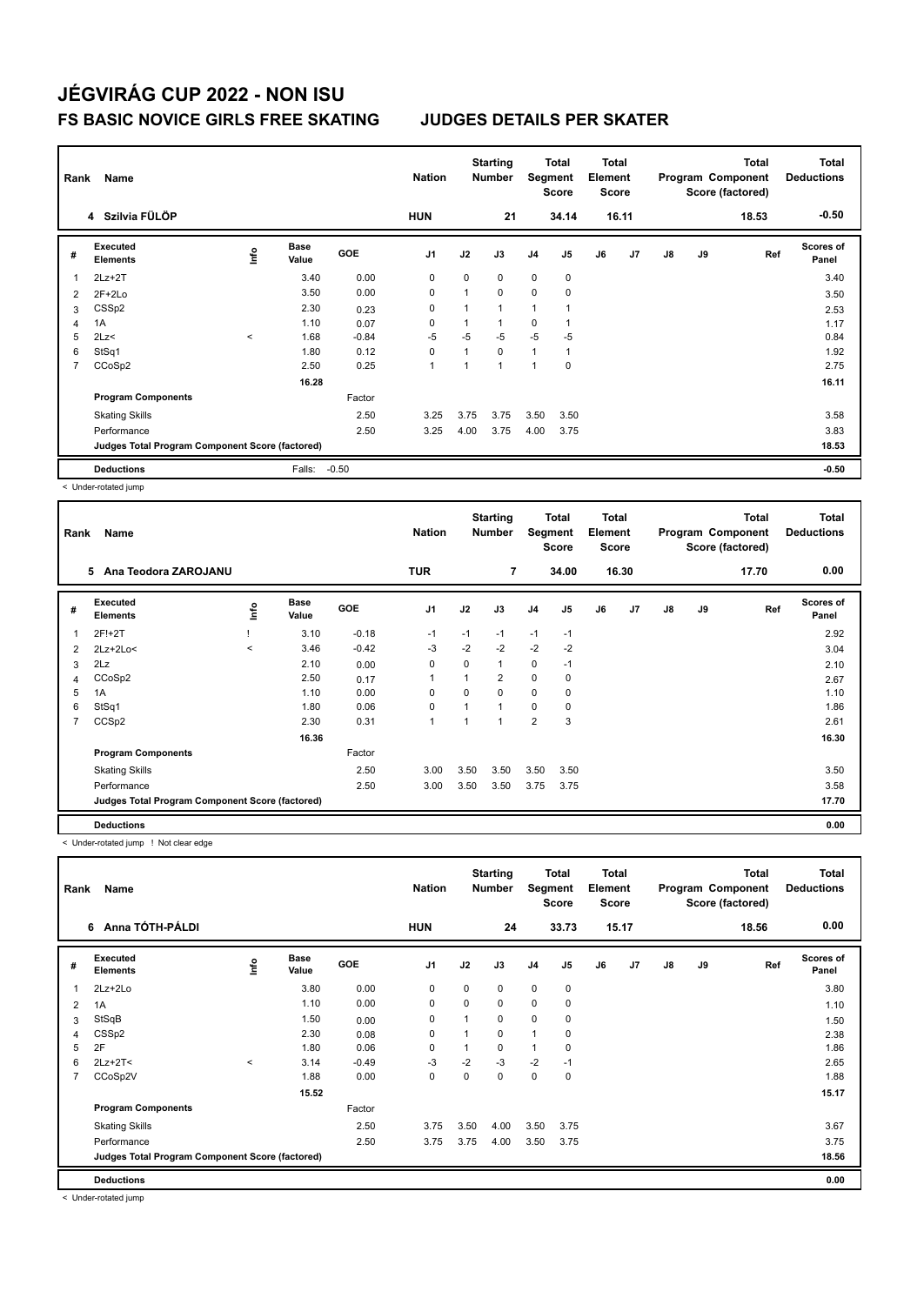| Rank           | Name<br><b>Blanka RÉDL</b><br>7                 |      |                      |            |                |      | <b>Starting</b><br><b>Number</b> | Segment        | Total<br><b>Score</b> | Total<br>Element<br><b>Score</b> |                |               |    | <b>Total</b><br>Program Component<br>Score (factored) | Total<br><b>Deductions</b> |
|----------------|-------------------------------------------------|------|----------------------|------------|----------------|------|----------------------------------|----------------|-----------------------|----------------------------------|----------------|---------------|----|-------------------------------------------------------|----------------------------|
|                |                                                 |      |                      |            | <b>HUN</b>     |      | 4                                |                | 33.26                 |                                  | 14.90          |               |    | 18.36                                                 | 0.00                       |
| #              | Executed<br><b>Elements</b>                     | ١nf٥ | <b>Base</b><br>Value | <b>GOE</b> | J <sub>1</sub> | J2   | J3                               | J <sub>4</sub> | J <sub>5</sub>        | J6                               | J <sub>7</sub> | $\mathsf{J}8$ | J9 | Ref                                                   | Scores of<br>Panel         |
| 1              | 2Lz                                             |      | 2.10                 | $-0.07$    | 0              | 0    | 0                                | $-1$           | $-1$                  |                                  |                |               |    |                                                       | 2.03                       |
| $\overline{2}$ | $1A+1T<<$                                       | <<   | 1.10                 | $-0.44$    | $-4$           | $-5$ | $-4$                             | $-4$           | $-3$                  |                                  |                |               |    |                                                       | 0.66                       |
| 3              | $2F+2Lo$                                        |      | 3.50                 | 0.00       | 0              | 0    | $\Omega$                         | $\mathbf{1}$   | 0                     |                                  |                |               |    |                                                       | 3.50                       |
| 4              | CCoSp2                                          |      | 2.50                 | 0.08       | 1              | 0    | 1                                | 0              | 0                     |                                  |                |               |    |                                                       | 2.58                       |
| 5              | 2Lz                                             |      | 2.10                 | 0.00       | 0              | 0    | $\Omega$                         | $\mathbf 0$    | 0                     |                                  |                |               |    |                                                       | 2.10                       |
| 6              | CSS <sub>p2</sub>                               |      | 2.30                 | 0.23       | 1              |      | $\mathbf{1}$                     | $\mathbf{1}$   | $\overline{2}$        |                                  |                |               |    |                                                       | 2.53                       |
| 7              | StSqB                                           |      | 1.50                 | 0.00       | 0              | 0    | $\mathbf 1$                      | $\mathbf 0$    | $\mathbf 0$           |                                  |                |               |    |                                                       | 1.50                       |
|                |                                                 |      | 15.10                |            |                |      |                                  |                |                       |                                  |                |               |    |                                                       | 14.90                      |
|                | <b>Program Components</b>                       |      |                      | Factor     |                |      |                                  |                |                       |                                  |                |               |    |                                                       |                            |
|                | <b>Skating Skills</b>                           |      |                      | 2.50       | 3.75           | 3.25 | 3.75                             | 3.75           | 3.50                  |                                  |                |               |    |                                                       | 3.67                       |
|                | Performance                                     |      |                      | 2.50       | 3.75           | 3.75 | 4.00                             | 3.50           | 3.50                  |                                  |                |               |    |                                                       | 3.67                       |
|                | Judges Total Program Component Score (factored) |      |                      |            |                |      |                                  |                |                       |                                  |                |               |    |                                                       | 18.36                      |
|                | <b>Deductions</b>                               |      |                      |            |                |      |                                  |                |                       |                                  |                |               |    |                                                       | 0.00                       |

<< Downgraded jump

| Rank | Name                                            |      | <b>Nation</b>        |            | <b>Starting</b><br><b>Number</b> | Segment | <b>Total</b><br>Score | <b>Total</b><br>Element<br><b>Score</b> |             |    |                | <b>Total</b><br>Program Component<br>Score (factored) | <b>Total</b><br><b>Deductions</b> |       |                           |
|------|-------------------------------------------------|------|----------------------|------------|----------------------------------|---------|-----------------------|-----------------------------------------|-------------|----|----------------|-------------------------------------------------------|-----------------------------------|-------|---------------------------|
|      | 8<br>Fruzsina Zsófia SZTANA                     |      |                      |            | <b>HUN</b>                       |         | $\mathbf{2}$          |                                         | 33.22       |    | 15.52          |                                                       |                                   | 17.70 | 0.00                      |
| #    | <b>Executed</b><br><b>Elements</b>              | lnfo | <b>Base</b><br>Value | <b>GOE</b> | J <sub>1</sub>                   | J2      | J3                    | J <sub>4</sub>                          | J5          | J6 | J <sub>7</sub> | $\mathsf{J}8$                                         | J9                                | Ref   | <b>Scores of</b><br>Panel |
| 1    | 2F!                                             |      | 1.80                 | $-0.18$    | $-1$                             | $-1$    | $-1$                  | $-2$                                    | $-1$        |    |                |                                                       |                                   |       | 1.62                      |
| 2    | $2Lz+2T$                                        |      | 3.40                 | 0.00       | 0                                | 0       | 1                     | 0                                       | 0           |    |                |                                                       |                                   |       | 3.40                      |
| 3    | CCoSp1                                          |      | 2.00                 | 0.00       | 0                                | 0       | 0                     | 0                                       | $\mathbf 0$ |    |                |                                                       |                                   |       | 2.00                      |
| 4    | 2Lz                                             |      | 2.10                 | 0.00       | 0                                | 0       | 0                     | 0                                       | 0           |    |                |                                                       |                                   |       | 2.10                      |
| 5    | $1A+2Lo$                                        |      | 2.80                 | $-0.28$    | $-2$                             | $-1$    | $-2$                  | $-2$                                    | $-1$        |    |                |                                                       |                                   |       | 2.52                      |
| 6    | StSqB                                           |      | 1.50                 | 0.00       | 0                                |         | 0                     | $\mathbf 0$                             | 0           |    |                |                                                       |                                   |       | 1.50                      |
| 7    | CSSp2                                           |      | 2.30                 | 0.08       | 0                                | ٠       | 1                     | 0                                       | $\mathbf 0$ |    |                |                                                       |                                   |       | 2.38                      |
|      |                                                 |      | 15.90                |            |                                  |         |                       |                                         |             |    |                |                                                       |                                   |       | 15.52                     |
|      | <b>Program Components</b>                       |      |                      | Factor     |                                  |         |                       |                                         |             |    |                |                                                       |                                   |       |                           |
|      | <b>Skating Skills</b>                           |      |                      | 2.50       | 3.25                             | 3.50    | 3.50                  | 3.50                                    | 3.50        |    |                |                                                       |                                   |       | 3.50                      |
|      | Performance                                     |      |                      | 2.50       | 3.00                             | 4.00    | 3.50                  | 3.75                                    | 3.50        |    |                |                                                       |                                   |       | 3.58                      |
|      | Judges Total Program Component Score (factored) |      |                      |            |                                  |         |                       |                                         |             |    |                |                                                       |                                   |       | 17.70                     |
|      | <b>Deductions</b>                               |      |                      |            |                                  |         |                       |                                         |             |    |                |                                                       |                                   |       | 0.00                      |

! Not clear edge

| Rank           | Name                                            |      | <b>Nation</b>        |            | <b>Starting</b><br><b>Number</b> | Segment  | <b>Total</b><br><b>Score</b> | <b>Total</b><br>Element<br><b>Score</b> |             |    |       | <b>Total</b><br>Program Component<br>Score (factored) | <b>Total</b><br><b>Deductions</b> |       |                           |
|----------------|-------------------------------------------------|------|----------------------|------------|----------------------------------|----------|------------------------------|-----------------------------------------|-------------|----|-------|-------------------------------------------------------|-----------------------------------|-------|---------------------------|
|                | Liliána SOÓS<br>9                               |      |                      |            | <b>HUN</b>                       |          | 12                           |                                         | 32.95       |    | 16.15 |                                                       |                                   | 17.30 | $-0.50$                   |
| #              | Executed<br><b>Elements</b>                     | ١nf٥ | <b>Base</b><br>Value | <b>GOE</b> | J <sub>1</sub>                   | J2       | J3                           | J <sub>4</sub>                          | J5          | J6 | J7    | $\mathsf{J}8$                                         | J9                                | Ref   | <b>Scores of</b><br>Panel |
|                | 2A<<                                            | <<   | 1.10                 | $-0.55$    | -5                               | $-5$     | $-5$                         | $-5$                                    | $-5$        |    |       |                                                       |                                   |       | 0.55                      |
| 2              | 2Lz+2Lo                                         |      | 3.80                 | 0.00       | $\mathbf 0$                      | 0        | $\mathbf{1}$                 | 0                                       | $-1$        |    |       |                                                       |                                   |       | 3.80                      |
| 3              | $2F+2T$                                         |      | 3.10                 | 0.00       | 0                                | $\Omega$ | 0                            | 0                                       | 0           |    |       |                                                       |                                   |       | 3.10                      |
| 4              | CCoSp2                                          |      | 2.50                 | 0.00       | 0                                | 0        | 0                            | 0                                       | $\mathbf 0$ |    |       |                                                       |                                   |       | 2.50                      |
| 5              | 2Lz                                             |      | 2.10                 | 0.00       | $\mathbf 0$                      | $\Omega$ | $\mathbf{1}$                 | $\mathbf 0$                             | $\mathbf 0$ |    |       |                                                       |                                   |       | 2.10                      |
| 6              | StSq1                                           |      | 1.80                 | 0.00       | $\mathbf 0$                      | 0        | 0                            | $\mathbf 0$                             | 0           |    |       |                                                       |                                   |       | 1.80                      |
| $\overline{7}$ | CSS <sub>p2</sub>                               |      | 2.30                 | 0.00       | $\mathbf 0$                      |          | 0                            | $\mathbf 0$                             | $\mathbf 0$ |    |       |                                                       |                                   |       | 2.30                      |
|                |                                                 |      | 16.70                |            |                                  |          |                              |                                         |             |    |       |                                                       |                                   |       | 16.15                     |
|                | <b>Program Components</b>                       |      |                      | Factor     |                                  |          |                              |                                         |             |    |       |                                                       |                                   |       |                           |
|                | <b>Skating Skills</b>                           |      |                      | 2.50       | 2.75                             | 3.50     | 3.50                         | 3.50                                    | 3.50        |    |       |                                                       |                                   |       | 3.50                      |
|                | Performance                                     |      |                      | 2.50       | 3.25                             | 3.50     | 3.50                         | 3.75                                    | 3.25        |    |       |                                                       |                                   |       | 3.42                      |
|                | Judges Total Program Component Score (factored) |      |                      |            |                                  |          |                              |                                         |             |    |       |                                                       |                                   |       | 17.30                     |
|                | <b>Deductions</b>                               |      | Falls:               | $-0.50$    |                                  |          |                              |                                         |             |    |       |                                                       |                                   |       | $-0.50$                   |

<< Downgraded jump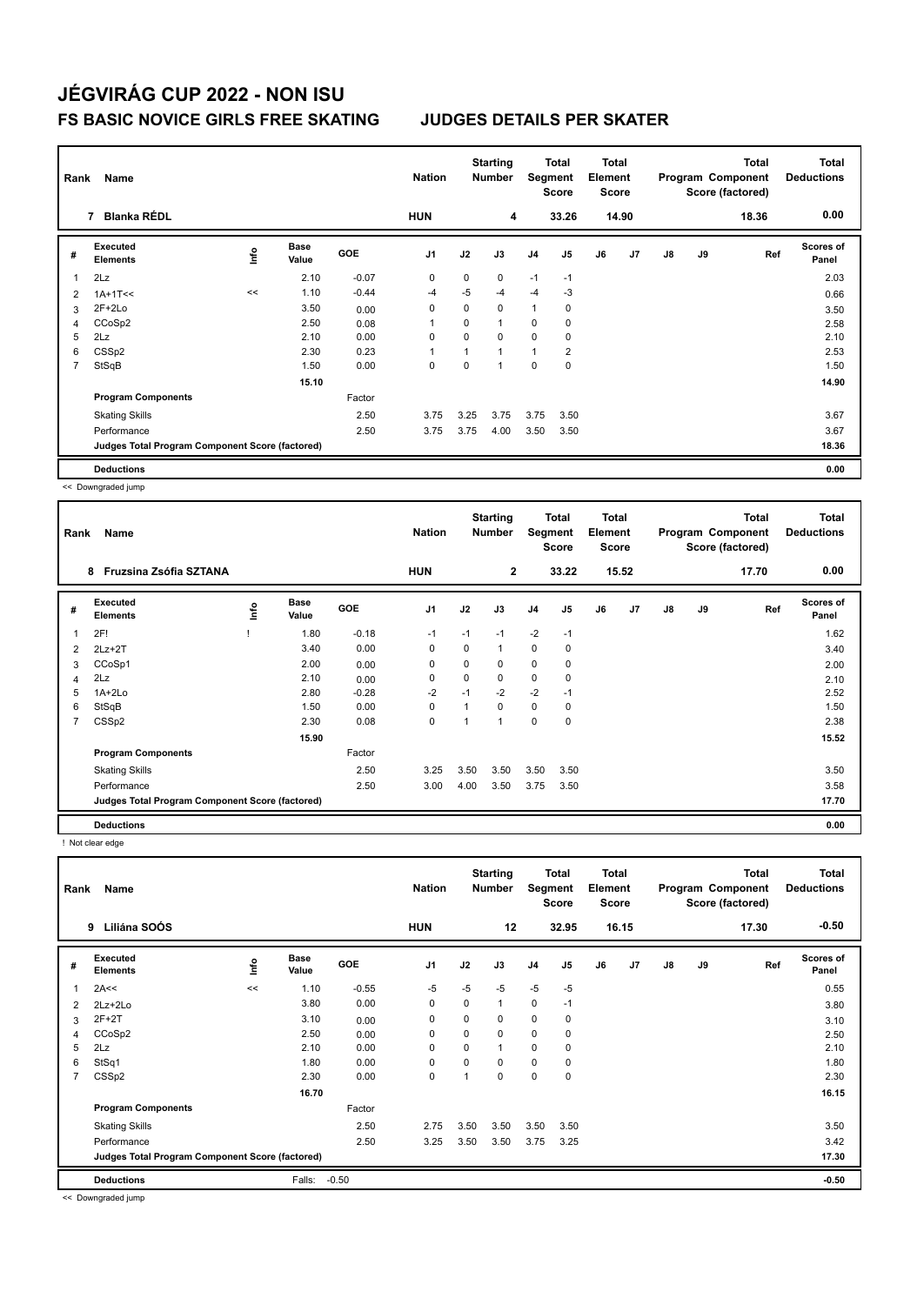| Rank           | Name<br>Flóra TORBÁGYI<br>10                    |          |                      |            |                |             | <b>Starting</b><br><b>Number</b> | Segment        | <b>Total</b><br><b>Score</b> | <b>Total</b><br>Element<br><b>Score</b> |                |               |    | <b>Total</b><br>Program Component<br>Score (factored) | <b>Total</b><br><b>Deductions</b> |
|----------------|-------------------------------------------------|----------|----------------------|------------|----------------|-------------|----------------------------------|----------------|------------------------------|-----------------------------------------|----------------|---------------|----|-------------------------------------------------------|-----------------------------------|
|                |                                                 |          |                      |            | <b>HUN</b>     |             | 10                               |                | 32.51                        |                                         | 14.18          |               |    | 18.33                                                 | 0.00                              |
| #              | Executed<br><b>Elements</b>                     | lnfo     | <b>Base</b><br>Value | <b>GOE</b> | J <sub>1</sub> | J2          | J3                               | J <sub>4</sub> | J5                           | J6                                      | J <sub>7</sub> | $\mathsf{J}8$ | J9 | Ref                                                   | <b>Scores of</b><br>Panel         |
| $\overline{1}$ | 2Lzq+1A+SEQ                                     | q        | 2.56                 | $-0.42$    | $-2$           | $-2$        | $-2$                             | $-2$           | $-2$                         |                                         |                |               |    |                                                       | 2.14                              |
| $\overline{2}$ | 2Fq                                             | q        | 1.80                 | $-0.36$    | $-2$           | $-2$        | $-2$                             | $-2$           | $-2$                         |                                         |                |               |    |                                                       | 1.44                              |
| 3              | CCoSp2                                          |          | 2.50                 | 0.25       | 1              |             | $\mathbf{1}$                     | 1              |                              |                                         |                |               |    |                                                       | 2.75                              |
| 4              | StSq1                                           |          | 1.80                 | 0.06       | 0              | 0           | 1                                | 0              |                              |                                         |                |               |    |                                                       | 1.86                              |
| 5              | $2S+2T$                                         |          | 2.60                 | 0.00       | 0              | $\mathbf 0$ | 0                                | $\mathbf 0$    | 0                            |                                         |                |               |    |                                                       | 2.60                              |
| 6              | 2Lo<                                            | $\hat{}$ | 1.36                 | $-0.27$    | $-3$           | $-2$        | $-2$                             | $-2$           | $-1$                         |                                         |                |               |    |                                                       | 1.09                              |
| $\overline{7}$ | CSS <sub>p2</sub>                               |          | 2.30                 | 0.00       | 0              | 0           | 0                                | $\mathbf 0$    | 1                            |                                         |                |               |    |                                                       | 2.30                              |
|                |                                                 |          | 14.92                |            |                |             |                                  |                |                              |                                         |                |               |    |                                                       | 14.18                             |
|                | <b>Program Components</b>                       |          |                      | Factor     |                |             |                                  |                |                              |                                         |                |               |    |                                                       |                                   |
|                | <b>Skating Skills</b>                           |          |                      | 2.50       | 3.50           | 3.50        | 3.75                             | 3.50           | 3.75                         |                                         |                |               |    |                                                       | 3.58                              |
|                | Performance                                     |          |                      | 2.50       | 3.75           | 3.75        | 4.00                             | 3.75           | 3.75                         |                                         |                |               |    |                                                       | 3.75                              |
|                | Judges Total Program Component Score (factored) |          |                      |            |                |             |                                  |                |                              |                                         |                |               |    |                                                       | 18.33                             |
|                | <b>Deductions</b>                               |          |                      |            |                |             |                                  |                |                              |                                         |                |               |    |                                                       | 0.00                              |

< Under-rotated jump q Jump landed on the quarter

| Rank           | Name                                            |    | <b>Nation</b>        |            | <b>Starting</b><br><b>Number</b> | Segment | Total<br><b>Score</b> | <b>Total</b><br>Element<br><b>Score</b> |                |    |       | Total<br>Program Component<br>Score (factored) | <b>Total</b><br><b>Deductions</b> |       |                           |
|----------------|-------------------------------------------------|----|----------------------|------------|----------------------------------|---------|-----------------------|-----------------------------------------|----------------|----|-------|------------------------------------------------|-----------------------------------|-------|---------------------------|
|                | <b>Kíra ANDRÁSIK</b><br>11                      |    |                      |            | <b>HUN</b>                       |         | 26                    |                                         | 32.18          |    | 15.50 |                                                |                                   | 16.68 | 0.00                      |
| #              | Executed<br><b>Elements</b>                     | ۴ů | <b>Base</b><br>Value | <b>GOE</b> | J <sub>1</sub>                   | J2      | J3                    | J <sub>4</sub>                          | J <sub>5</sub> | J6 | J7    | $\mathsf{J}8$                                  | J9                                | Ref   | <b>Scores of</b><br>Panel |
| 1              | $2Lz+2T$                                        |    | 3.40                 | $-0.21$    | $-1$                             | $-1$    | $-1$                  | $-1$                                    | $-1$           |    |       |                                                |                                   |       | 3.19                      |
| 2              | StSqB                                           |    | 1.50                 | 0.05       | 0                                | 1       | 0                     | $\mathbf 0$                             | 1              |    |       |                                                |                                   |       | 1.55                      |
| 3              | $2F+2Lo$                                        |    | 3.50                 | 0.00       | 0                                | 0       | 0                     | 0                                       | 0              |    |       |                                                |                                   |       | 3.50                      |
| 4              | SS <sub>p2</sub>                                |    | 1.60                 | 0.00       | 0                                | 1       | 0                     | $\mathbf 0$                             | 0              |    |       |                                                |                                   |       | 1.60                      |
| 5              | 2Lz!                                            |    | 2.10                 | $-0.21$    | $-1$                             | $-1$    | $-1$                  | $-1$                                    | $-1$           |    |       |                                                |                                   |       | 1.89                      |
| 6              | CCoSp2                                          |    | 2.50                 | 0.17       | $\mathbf{1}$                     | 1       | 1                     | $\mathbf 0$                             | 0              |    |       |                                                |                                   |       | 2.67                      |
| $\overline{7}$ | 1A                                              |    | 1.10                 | 0.00       | 0                                | 0       | 0                     | $\mathbf 0$                             | 0              |    |       |                                                |                                   |       | 1.10                      |
|                |                                                 |    | 15.70                |            |                                  |         |                       |                                         |                |    |       |                                                |                                   |       | 15.50                     |
|                | <b>Program Components</b>                       |    |                      | Factor     |                                  |         |                       |                                         |                |    |       |                                                |                                   |       |                           |
|                | <b>Skating Skills</b>                           |    |                      | 2.50       | 3.25                             | 3.25    | 3.00                  | 3.25                                    | 3.00           |    |       |                                                |                                   |       | 3.17                      |
|                | Performance                                     |    |                      | 2.50       | 3.75                             | 3.75    | 3.50                  | 3.25                                    | 3.25           |    |       |                                                |                                   |       | 3.50                      |
|                | Judges Total Program Component Score (factored) |    |                      |            |                                  |         |                       |                                         |                |    |       |                                                |                                   |       | 16.68                     |
|                | <b>Deductions</b>                               |    |                      |            |                                  |         |                       |                                         |                |    |       |                                                |                                   |       | 0.00                      |

! Not clear edge

| Rank           | Name                                            |      |                      |            | <b>Nation</b>  |          | <b>Starting</b><br><b>Number</b> | Segment        | <b>Total</b><br>Score | <b>Total</b><br>Element<br><b>Score</b> |       |               |    | <b>Total</b><br>Program Component<br>Score (factored) | Total<br><b>Deductions</b> |
|----------------|-------------------------------------------------|------|----------------------|------------|----------------|----------|----------------------------------|----------------|-----------------------|-----------------------------------------|-------|---------------|----|-------------------------------------------------------|----------------------------|
|                | <b>Madison LYNCH</b><br>12                      |      |                      |            | <b>GBR</b>     |          | 23                               |                | 31.90                 |                                         | 13.97 |               |    | 17.93                                                 | 0.00                       |
| #              | Executed<br><b>Elements</b>                     | ١nf٥ | <b>Base</b><br>Value | <b>GOE</b> | J <sub>1</sub> | J2       | J3                               | J <sub>4</sub> | J <sub>5</sub>        | J6                                      | J7    | $\mathsf{J}8$ | J9 | Ref                                                   | Scores of<br>Panel         |
|                | $2S+2Lo$                                        |      | 3.00                 | $-0.06$    | 0              | 0        | 0                                | $-1$           | $-1$                  |                                         |       |               |    |                                                       | 2.94                       |
| 2              | StSqB                                           |      | 1.50                 | 0.00       | $\mathbf 0$    | 1        | 0                                | $\mathbf 0$    | 0                     |                                         |       |               |    |                                                       | 1.50                       |
| 3              | 2Fq                                             | q    | 1.80                 | $-0.54$    | $-3$           | $-3$     | $-3$                             | $-4$           | $-2$                  |                                         |       |               |    |                                                       | 1.26                       |
| 4              | 2T                                              |      | 1.30                 | 0.00       | 0              | 0        | 0                                | 0              | 0                     |                                         |       |               |    |                                                       | 1.30                       |
| 5              | CCoSp2                                          |      | 2.50                 | 0.25       | $\overline{1}$ | 2        | 1                                |                | 0                     |                                         |       |               |    |                                                       | 2.75                       |
| 6              | 2S+1A+SEQ                                       |      | 1.92                 | 0.00       | 0              | 0        | 0                                | 0              | 0                     |                                         |       |               |    |                                                       | 1.92                       |
| $\overline{7}$ | CSS <sub>p2</sub>                               |      | 2.30                 | 0.00       | $\mathbf 0$    | $\Omega$ | 0                                | $\overline{1}$ | 0                     |                                         |       |               |    |                                                       | 2.30                       |
|                |                                                 |      | 14.32                |            |                |          |                                  |                |                       |                                         |       |               |    |                                                       | 13.97                      |
|                | <b>Program Components</b>                       |      |                      | Factor     |                |          |                                  |                |                       |                                         |       |               |    |                                                       |                            |
|                | <b>Skating Skills</b>                           |      |                      | 2.50       | 3.50           | 3.50     | 3.75                             | 3.25           | 3.00                  |                                         |       |               |    |                                                       | 3.42                       |
|                | Performance                                     |      |                      | 2.50       | 3.75           | 3.75     | 3.75                             | 3.75           | 3.25                  |                                         |       |               |    |                                                       | 3.75                       |
|                | Judges Total Program Component Score (factored) |      |                      |            |                |          |                                  |                |                       |                                         |       |               |    |                                                       | 17.93                      |
|                | <b>Deductions</b>                               |      |                      |            |                |          |                                  |                |                       |                                         |       |               |    |                                                       | 0.00                       |

q Jump landed on the quarter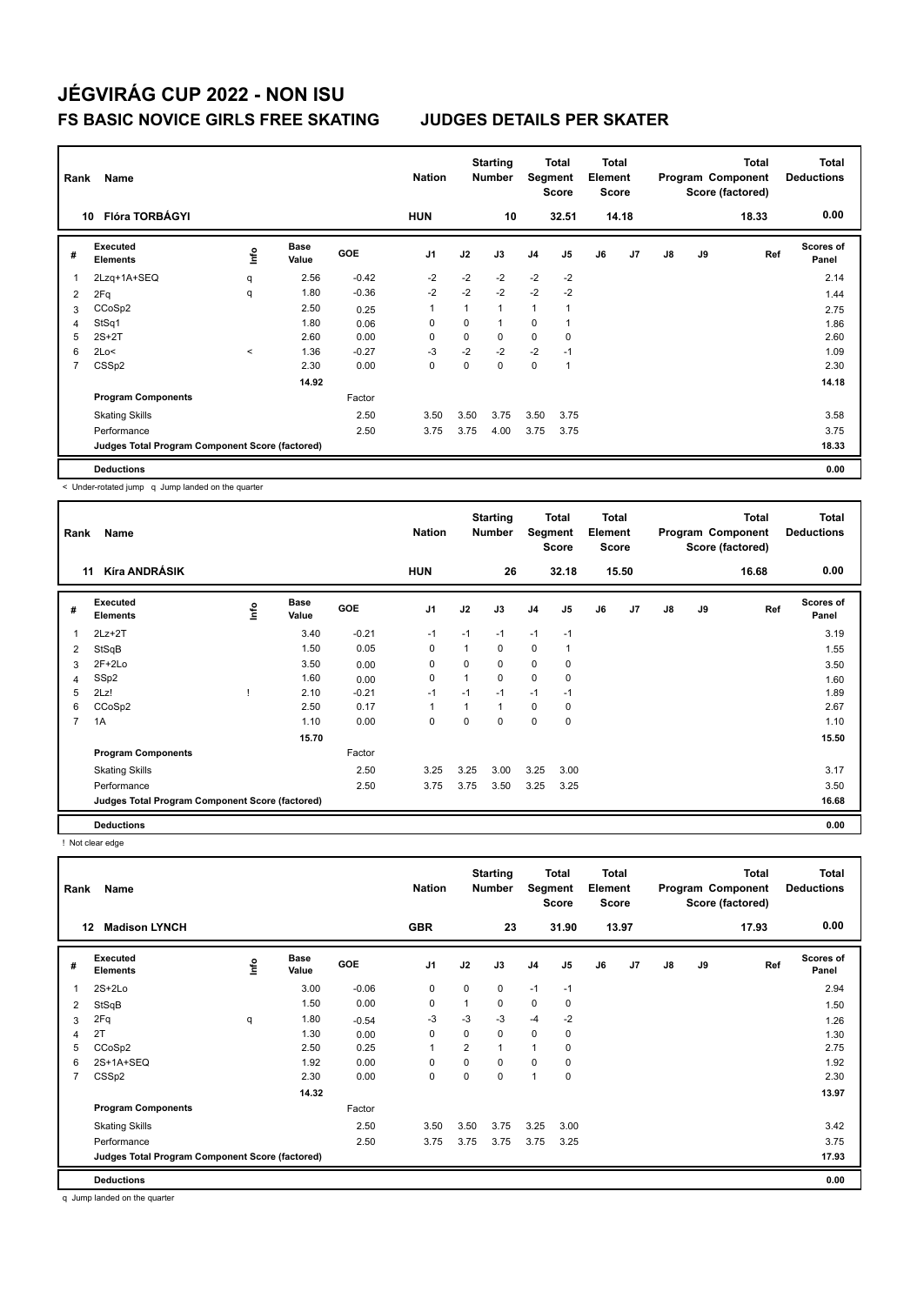| Rank                | Name                                            |                                  |                      |              | <b>Nation</b>    |                  | <b>Starting</b><br>Number |                  | <b>Total</b><br>Segment<br><b>Score</b> | <b>Total</b><br>Element<br><b>Score</b> |       |    |    | Total<br>Program Component<br>Score (factored) | <b>Total</b><br><b>Deductions</b> |
|---------------------|-------------------------------------------------|----------------------------------|----------------------|--------------|------------------|------------------|---------------------------|------------------|-----------------------------------------|-----------------------------------------|-------|----|----|------------------------------------------------|-----------------------------------|
|                     | 13 Jázmin LIPTÁK                                |                                  |                      |              | <b>HUN</b>       |                  | 28                        |                  | 31.77                                   |                                         | 15.71 |    |    | 16.06                                          | 0.00                              |
| #                   | Executed<br><b>Elements</b>                     | lnfo                             | <b>Base</b><br>Value | GOE          | J1               | J2               | J3                        | J4               | J5                                      | J6                                      | J7    | J8 | J9 | Ref                                            | <b>Scores of</b><br>Panel         |
| $\mathbf{1}$        | 2Lz                                             |                                  | 2.10                 | $-0.63$      | $-4$             | -3               | -3                        | -3               | $-3$                                    |                                         |       |    |    |                                                | 1.47                              |
| 2                   | $2F+2Lo$                                        |                                  | 3.50                 | $-0.06$      | $-1$             | 0                | $-1$                      | 0                | 0                                       |                                         |       |    |    |                                                | 3.44                              |
| 3                   | CCoSp2                                          |                                  | 2.50                 | 0.00         | 0                | $-1$             | 0                         | $\mathbf 0$      | 0                                       |                                         |       |    |    |                                                | 2.50                              |
| 4                   | StSqB                                           |                                  | 1.50                 | 0.00         | 0                | 0                | 0                         | 0                | 0                                       |                                         |       |    |    |                                                | 1.50                              |
| 5                   | $2Lz+2T$                                        |                                  | 3.40                 | 0.00         | 0                | 0                | 0<br>0                    | $-1$             | 0                                       |                                         |       |    |    |                                                | 3.40                              |
| 6<br>$\overline{7}$ | 1A<br>CSS <sub>p2</sub>                         |                                  | 1.10<br>2.30         | 0.00<br>0.00 | 0<br>$\mathbf 0$ | 0<br>$\mathbf 0$ | $\mathbf 0$               | 0<br>$\mathsf 0$ | 0<br>$\mathbf 0$                        |                                         |       |    |    |                                                | 1.10<br>2.30                      |
|                     |                                                 |                                  | 16.40                |              |                  |                  |                           |                  |                                         |                                         |       |    |    |                                                | 15.71                             |
|                     | <b>Program Components</b>                       |                                  |                      | Factor       |                  |                  |                           |                  |                                         |                                         |       |    |    |                                                |                                   |
|                     |                                                 |                                  |                      | 2.50         | 3.00             | 3.25             | 3.25                      | 3.25             | 3.00                                    |                                         |       |    |    |                                                | 3.17                              |
|                     | <b>Skating Skills</b><br>Performance            |                                  |                      | 2.50         | 3.25             | 3.25             | 3.25                      | 3.25             | 3.00                                    |                                         |       |    |    |                                                | 3.25                              |
|                     | Judges Total Program Component Score (factored) |                                  |                      |              |                  |                  |                           |                  |                                         |                                         |       |    |    |                                                | 16.06                             |
|                     |                                                 |                                  |                      |              |                  |                  |                           |                  |                                         |                                         |       |    |    |                                                |                                   |
|                     | <b>Deductions</b>                               |                                  |                      |              |                  |                  |                           |                  |                                         |                                         |       |    |    |                                                | 0.00                              |
|                     |                                                 |                                  |                      |              |                  |                  |                           |                  |                                         |                                         |       |    |    |                                                |                                   |
|                     |                                                 |                                  |                      |              | <b>Nation</b>    |                  | <b>Starting</b>           |                  | Total                                   | Total                                   |       |    |    | Total                                          | <b>Total</b>                      |
| Rank                | Name                                            |                                  |                      |              |                  |                  | <b>Number</b>             |                  | Segment<br><b>Score</b>                 | Element                                 | Score |    |    | Program Component<br>Score (factored)          | <b>Deductions</b>                 |
|                     |                                                 |                                  |                      |              |                  |                  |                           |                  |                                         |                                         |       |    |    |                                                |                                   |
|                     | 14 Lilla KOVÁCS                                 |                                  |                      |              | <b>HUN</b>       |                  | 20                        |                  | 30.95                                   |                                         | 15.95 |    |    | 15.00                                          | 0.00                              |
|                     |                                                 |                                  |                      |              |                  |                  |                           |                  |                                         |                                         |       |    |    |                                                |                                   |
| #                   | <b>Executed</b><br><b>Elements</b>              | lnfo                             | <b>Base</b><br>Value | GOE          | J1               | J2               | J3                        | J4               | J5                                      | J6                                      | J7    | J8 | J9 | Ref                                            | Scores of<br>Panel                |
| 1                   | 2F                                              |                                  | 1.80                 | 0.00         | 0                | 0                | $\mathbf 0$               | 0                | 0                                       |                                         |       |    |    |                                                | 1.80                              |
| $\overline{2}$      | 2Lz+2Lo                                         |                                  | 3.80                 | 0.00         | 0                | 0                | 0                         | $-1$             | 0                                       |                                         |       |    |    |                                                | 3.80                              |
| 3                   | CCoSp2                                          |                                  | 2.50                 | 0.00         | 0                | 0                | 0                         | 0                | 0                                       |                                         |       |    |    |                                                |                                   |
| 4                   | $2F+2T$                                         |                                  | 3.10                 | 0.00         | 0                | 0                | 0                         | $-1$             | 0                                       |                                         |       |    |    |                                                | 2.50<br>3.10                      |
| 5                   | StSqB                                           |                                  | 1.50                 | $-0.15$      | $-1$             | $-1$             | $-1$                      | $-1$             | $-2$                                    |                                         |       |    |    |                                                | 1.35                              |
| 6                   | 1A                                              |                                  | 1.10                 | 0.00         | 0                | 0                | 0                         | 0                | 0                                       |                                         |       |    |    |                                                | 1.10                              |
| $\overline{7}$      | CSS <sub>p2</sub>                               |                                  | 2.30                 | 0.00         | $\mathbf 0$      | $\mathbf 0$      | $\mathbf 0$               | 0                | 0                                       |                                         |       |    |    |                                                | 2.30                              |
|                     |                                                 |                                  | 16.10                |              |                  |                  |                           |                  |                                         |                                         |       |    |    |                                                | 15.95                             |
|                     | <b>Program Components</b>                       |                                  |                      | Factor       |                  |                  |                           |                  |                                         |                                         |       |    |    |                                                |                                   |
|                     | <b>Skating Skills</b>                           |                                  |                      | 2.50         | 3.00             | 3.00             | 3.00                      | 3.00             | 2.75                                    |                                         |       |    |    |                                                | 3.00                              |
|                     | Performance                                     |                                  |                      | 2.50         | 2.75             | 3.25             | 3.00                      | 3.00             | 3.00                                    |                                         |       |    |    |                                                | 3.00                              |
|                     | Judges Total Program Component Score (factored) |                                  |                      |              |                  |                  |                           |                  |                                         |                                         |       |    |    |                                                | 15.00                             |
|                     | <b>Deductions</b>                               |                                  |                      |              |                  |                  |                           |                  |                                         |                                         |       |    |    |                                                | 0.00                              |
|                     |                                                 |                                  |                      |              |                  |                  |                           |                  |                                         |                                         |       |    |    |                                                |                                   |
|                     |                                                 |                                  |                      |              |                  |                  | <b>Starting</b>           |                  | Total                                   | Total                                   |       |    |    | Total                                          | Total                             |
|                     | Rank Name                                       |                                  |                      |              | <b>Nation</b>    |                  | Number                    |                  | Segment                                 | Element                                 |       |    |    | Program Component                              | <b>Deductions</b>                 |
|                     |                                                 |                                  |                      |              |                  |                  |                           |                  | Score                                   |                                         | Score |    |    | Score (factored)                               |                                   |
|                     | 15 Mira KOHÁRI                                  |                                  |                      |              | <b>HUN</b>       |                  | 17                        |                  | 29.99                                   |                                         | 14.16 |    |    | 15.83                                          | 0.00                              |
|                     | Executed                                        |                                  | Base                 |              |                  |                  |                           |                  |                                         |                                         |       |    |    |                                                | Scores of                         |
| #                   | Elements                                        | $\mathop{\mathsf{Irr}}\nolimits$ | Value                | GOE          | J1               | J2               | J3                        | J4               | J5                                      | J6                                      | J7    | J8 | J9 | Ref                                            | Panel                             |
| $\mathbf{1}$        | $2F+2T$                                         |                                  | 3.10                 | 0.00         | $-1$             | 0                | 0                         | $\mathsf 0$      | $\pmb{0}$                               |                                         |       |    |    |                                                | 3.10                              |
| $\overline{2}$      | 2Lz                                             |                                  | 2.10                 | $-0.14$      | $-1$             | $-1$             | 0                         | $-1$             | $\pmb{0}$                               |                                         |       |    |    |                                                | 1.96                              |
| 3                   | FCSp1                                           |                                  | 1.90                 | $-0.19$      | $-1$             | $-1$             | $-1$                      | $-1$             | $-1$                                    |                                         |       |    |    |                                                | 1.71                              |
| $\overline{4}$      | StSqB                                           |                                  | 1.50                 | 0.00         | 0                | 0                | 0                         | 0                | $\mathbf{1}$                            |                                         |       |    |    |                                                | 1.50                              |
| 5                   | 2F                                              |                                  | 1.80                 | $-0.54$      | -3               | $-2$             | $-3$                      | $-3$             | $-4$                                    |                                         |       |    |    |                                                | 1.26                              |
| 6                   | 1A+2Lo                                          |                                  | 2.80                 | $-0.17$      | $-1$             | 0                | $-1$                      | $-1$             | $-1$                                    |                                         |       |    |    |                                                | 2.63                              |
| $\overline{7}$      | CCoSp1                                          |                                  | 2.00                 | 0.00         | $-1$             | $\pmb{0}$        | $\mathbf 0$               | $\pmb{0}$        | $\pmb{0}$                               |                                         |       |    |    |                                                | 2.00                              |
|                     |                                                 |                                  | 15.20                |              |                  |                  |                           |                  |                                         |                                         |       |    |    |                                                | 14.16                             |
|                     | <b>Program Components</b>                       |                                  |                      | Factor       |                  |                  |                           |                  |                                         |                                         |       |    |    |                                                |                                   |
|                     | <b>Skating Skills</b>                           |                                  |                      | 2.50         | 2.75             | 3.00             | 3.25                      | 3.00             | 3.25                                    |                                         |       |    |    |                                                | 3.08                              |
|                     | Performance                                     |                                  |                      | 2.50         | 3.25             | 3.25             | 3.25                      | 3.50             | 3.25                                    |                                         |       |    |    |                                                | 3.25                              |

**Deductions 0.00 Judges Total Program Component Score (factored) 15.83**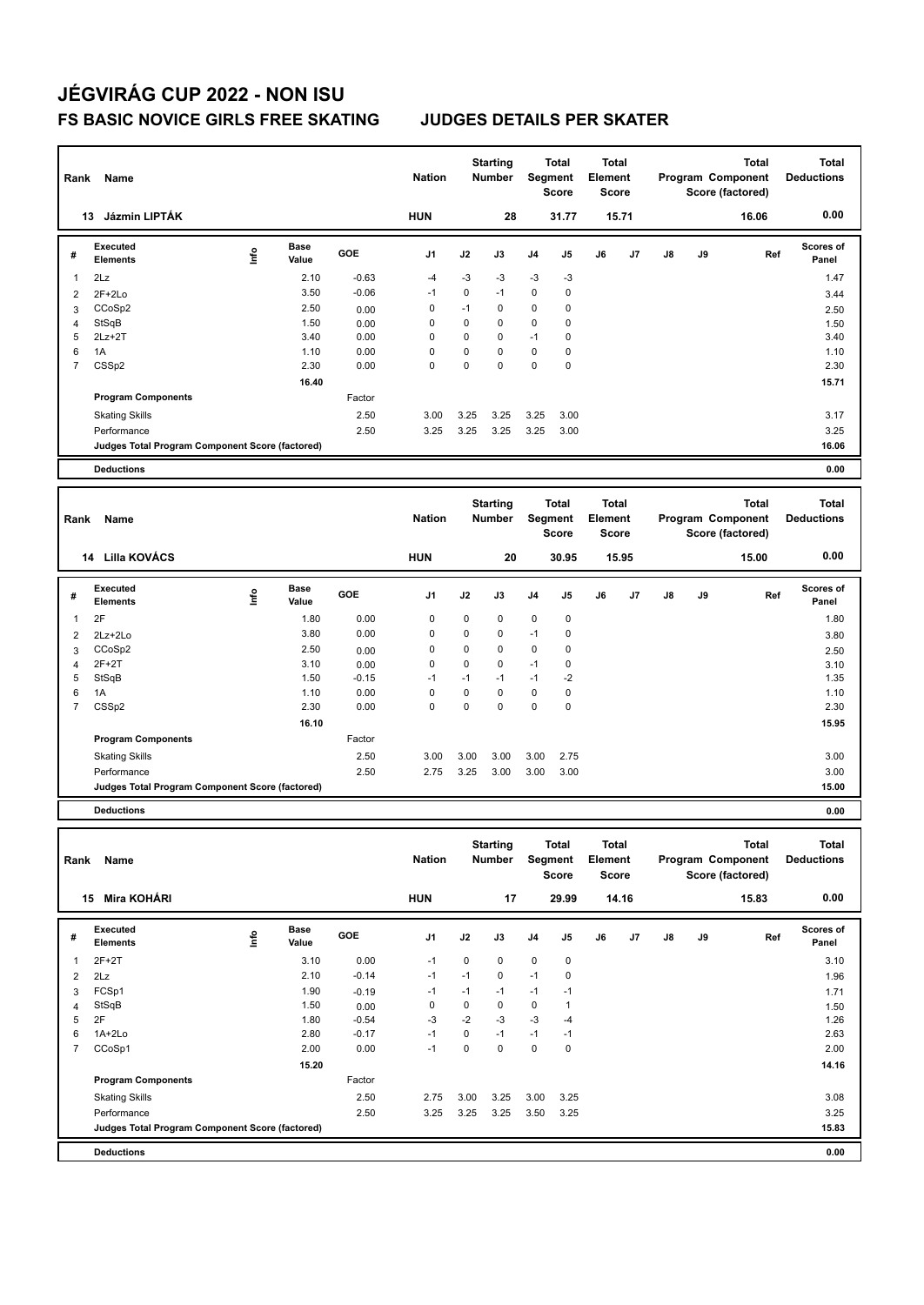| Rank | Name                                            |      |                      |            | <b>Nation</b>  |      | <b>Starting</b><br><b>Number</b> |                | <b>Total</b><br>Segment<br><b>Score</b> | Total<br>Element<br>Score |                |               |    | <b>Total</b><br>Program Component<br>Score (factored) | <b>Total</b><br><b>Deductions</b> |
|------|-------------------------------------------------|------|----------------------|------------|----------------|------|----------------------------------|----------------|-----------------------------------------|---------------------------|----------------|---------------|----|-------------------------------------------------------|-----------------------------------|
| 16   | Nikoletta Beatrix KUTASI                        |      |                      |            | <b>HUN</b>     |      | 5                                |                | 29.88                                   |                           | 13.20          |               |    | 16.68                                                 | 0.00                              |
| #    | Executed<br><b>Elements</b>                     | ١nf٥ | <b>Base</b><br>Value | <b>GOE</b> | J <sub>1</sub> | J2   | J3                               | J <sub>4</sub> | J5                                      | J6                        | J <sub>7</sub> | $\mathsf{J}8$ | J9 | Ref                                                   | Scores of<br>Panel                |
| 1    | $2F+2Lo$                                        |      | 3.50                 | $-0.18$    | $-1$           | $-1$ | $-1$                             | $\mathbf 0$    | $-1$                                    |                           |                |               |    |                                                       | 3.32                              |
| 2    | SSp2                                            |      | 1.60                 | 0.00       | $\mathbf 0$    | 0    | $\mathbf 0$                      | $\mathbf 0$    | $\overline{1}$                          |                           |                |               |    |                                                       | 1.60                              |
| 3    | $2F+2T$                                         |      | 3.10                 | 0.00       | $-1$           | 0    | $\mathbf 0$                      | $\mathbf 0$    | 0                                       |                           |                |               |    |                                                       | 3.10                              |
| 4    | StSqB                                           |      | 1.50                 | 0.00       | 0              | 0    | $\mathbf 0$                      | 0              | 0                                       |                           |                |               |    |                                                       | 1.50                              |
| 5    | 2Lzeq                                           | q    | 1.68                 | $-0.73$    | $-3$           | $-5$ | $-5$                             | $-4$           | $-4$                                    |                           |                |               |    |                                                       | 0.95                              |
| 6    | 1A                                              |      | 1.10                 | 0.00       | 0              | 0    | $\mathbf 0$                      | $\mathbf 0$    | 0                                       |                           |                |               |    |                                                       | 1.10                              |
| 7    | CCoSp2V                                         |      | 1.88                 | $-0.25$    | 0              | $-1$ | $-3$                             | $-2$           | $-1$                                    |                           |                |               |    |                                                       | 1.63                              |
|      |                                                 |      | 14.36                |            |                |      |                                  |                |                                         |                           |                |               |    |                                                       | 13.20                             |
|      | <b>Program Components</b>                       |      |                      | Factor     |                |      |                                  |                |                                         |                           |                |               |    |                                                       |                                   |
|      | <b>Skating Skills</b>                           |      |                      | 2.50       | 3.50           | 3.50 | 3.25                             | 3.50           | 3.25                                    |                           |                |               |    |                                                       | 3.42                              |
|      | Performance                                     |      |                      | 2.50       | 3.50           | 3.25 | 3.25                             | 3.25           | 3.25                                    |                           |                |               |    |                                                       | 3.25                              |
|      | Judges Total Program Component Score (factored) |      |                      |            |                |      |                                  |                |                                         |                           |                |               |    |                                                       | 16.68                             |
|      | <b>Deductions</b>                               |      |                      |            |                |      |                                  |                |                                         |                           |                |               |    |                                                       | 0.00                              |

e Wrong edge q Jump landed on the quarter

| Rank | Name                                            |         |               |            | <b>Nation</b>  |             | <b>Starting</b><br><b>Number</b> | Segment        | <b>Total</b><br>Score | Total<br>Element<br><b>Score</b> |       |               |    | <b>Total</b><br>Program Component<br>Score (factored) | <b>Total</b><br><b>Deductions</b> |
|------|-------------------------------------------------|---------|---------------|------------|----------------|-------------|----------------------------------|----------------|-----------------------|----------------------------------|-------|---------------|----|-------------------------------------------------------|-----------------------------------|
|      | Zsófia SZOLNOKI<br>17                           |         |               |            | <b>HUN</b>     |             | 22                               |                | 28.77                 |                                  | 12.09 |               |    | 16.68                                                 | 0.00                              |
| #    | <b>Executed</b><br><b>Elements</b>              | ١nf٥    | Base<br>Value | <b>GOE</b> | J <sub>1</sub> | J2          | J3                               | J <sub>4</sub> | J5                    | J6                               | J7    | $\mathsf{J}8$ | J9 | Ref                                                   | <b>Scores of</b><br>Panel         |
| 1    | $2Fq+2T<<$                                      | <<      | 2.20          | $-0.78$    | $-5$           | $-5$        | $-4$                             | $-4$           | $-4$                  |                                  |       |               |    |                                                       | 1.42                              |
| 2    | 2Lz<                                            | $\prec$ | 1.68          | $-0.34$    | $-3$           | $-2$        | $-2$                             | $-2$           | $-2$                  |                                  |       |               |    |                                                       | 1.34                              |
| 3    | CCoSp2                                          |         | 2.50          | 0.00       | 0              | $\mathbf 0$ | $-1$                             | $\mathbf 0$    | $\mathbf 0$           |                                  |       |               |    |                                                       | 2.50                              |
| 4    | StSqB                                           |         | 1.50          | 0.10       | 0              | 1           | $-1$                             | $\overline{1}$ |                       |                                  |       |               |    |                                                       | 1.60                              |
| 5    | $2S+2Log$                                       | q       | 3.00          | $-0.34$    | $-2$           | $-2$        | $-2$                             | $-2$           | $-2$                  |                                  |       |               |    |                                                       | 2.66                              |
| 6    | 1A                                              |         | 1.10          | 0.00       | 0              | 0           | 0                                | $\mathbf 0$    | 0                     |                                  |       |               |    |                                                       | 1.10                              |
| 7    | CUS <sub>p1</sub>                               |         | 1.70          | $-0.23$    | $-1$           | $-2$        | $-2$                             | $-1$           | $-1$                  |                                  |       |               |    |                                                       | 1.47                              |
|      |                                                 |         | 13.68         |            |                |             |                                  |                |                       |                                  |       |               |    |                                                       | 12.09                             |
|      | <b>Program Components</b>                       |         |               | Factor     |                |             |                                  |                |                       |                                  |       |               |    |                                                       |                                   |
|      | <b>Skating Skills</b>                           |         |               | 2.50       | 3.25           | 3.25        | 3.50                             | 3.25           | 3.25                  |                                  |       |               |    |                                                       | 3.25                              |
|      | Performance                                     |         |               | 2.50       | 3.50           | 3.50        | 3.75                             | 3.25           | 3.00                  |                                  |       |               |    |                                                       | 3.42                              |
|      | Judges Total Program Component Score (factored) |         |               |            |                |             |                                  |                |                       |                                  |       |               |    |                                                       | 16.68                             |
|      | <b>Deductions</b>                               |         |               |            |                |             |                                  |                |                       |                                  |       |               |    |                                                       | 0.00                              |

< Under-rotated jump << Downgraded jump q Jump landed on the quarter

| Rank                    | Name                                            |         |                      |            | <b>Nation</b>  |      | <b>Starting</b><br><b>Number</b> | Segment        | Total<br><b>Score</b> | Total<br>Element<br><b>Score</b> |                |               |    | Total<br>Program Component<br>Score (factored) | <b>Total</b><br><b>Deductions</b> |
|-------------------------|-------------------------------------------------|---------|----------------------|------------|----------------|------|----------------------------------|----------------|-----------------------|----------------------------------|----------------|---------------|----|------------------------------------------------|-----------------------------------|
| 18                      | <b>Bianka BALÁZS</b>                            |         |                      |            | <b>HUN</b>     |      | 15                               |                | 27.68                 |                                  | 13.30          |               |    | 14.38                                          | 0.00                              |
| #                       | Executed<br><b>Elements</b>                     | ۴       | <b>Base</b><br>Value | <b>GOE</b> | J <sub>1</sub> | J2   | J3                               | J <sub>4</sub> | J <sub>5</sub>        | J6                               | J <sub>7</sub> | $\mathsf{J}8$ | J9 | Ref                                            | <b>Scores of</b><br>Panel         |
| $\overline{\mathbf{1}}$ | 2Lz+1Lo                                         |         | 2.60                 | $-0.84$    | $-4$           | $-4$ | $-4$                             | $-4$           | $-4$                  |                                  |                |               |    |                                                | 1.76                              |
| 2                       | 2F!+2T                                          |         | 3.10                 | $-0.18$    | $-1$           | $-1$ | $-1$                             | $-1$           | $-1$                  |                                  |                |               |    |                                                | 2.92                              |
| 3                       | 2Lz+2Lo*+REP                                    | $\star$ | 1.47                 | 0.00       | 0              | 0    | 0                                | $-1$           | 0                     |                                  |                |               |    |                                                | 1.47                              |
| 4                       | CSS <sub>p2</sub>                               |         | 2.30                 | 0.00       | $-1$           | 0    | 0                                | $\mathbf 0$    | 0                     |                                  |                |               |    |                                                | 2.30                              |
| 5                       | StSqB                                           |         | 1.50                 | 0.00       | 0              | 0    | 0                                | 0              | 0                     |                                  |                |               |    |                                                | 1.50                              |
| 6                       | 1A                                              |         | 1.10                 | 0.00       | $\mathbf 0$    | 0    | 0                                | $\mathbf 0$    | 0                     |                                  |                |               |    |                                                | 1.10                              |
| $\overline{7}$          | CCoSp2                                          |         | 2.50                 | $-0.25$    | $-1$           | $-1$ | $-1$                             | $-1$           | $-1$                  |                                  |                |               |    |                                                | 2.25                              |
|                         |                                                 |         | 14.57                |            |                |      |                                  |                |                       |                                  |                |               |    |                                                | 13.30                             |
|                         | <b>Program Components</b>                       |         |                      | Factor     |                |      |                                  |                |                       |                                  |                |               |    |                                                |                                   |
|                         | <b>Skating Skills</b>                           |         |                      | 2.50       | 2.75           | 2.75 | 2.75                             | 3.00           | 2.75                  |                                  |                |               |    |                                                | 2.75                              |
|                         | Performance                                     |         |                      | 2.50       | 3.00           | 3.00 | 3.00                             | 3.00           | 2.50                  |                                  |                |               |    |                                                | 3.00                              |
|                         | Judges Total Program Component Score (factored) |         |                      |            |                |      |                                  |                |                       |                                  |                |               |    |                                                | 14.38                             |
|                         | <b>Deductions</b>                               |         |                      |            |                |      |                                  |                |                       |                                  |                |               |    |                                                | 0.00                              |

\* Invalid element ! Not clear edge REP Jump repetition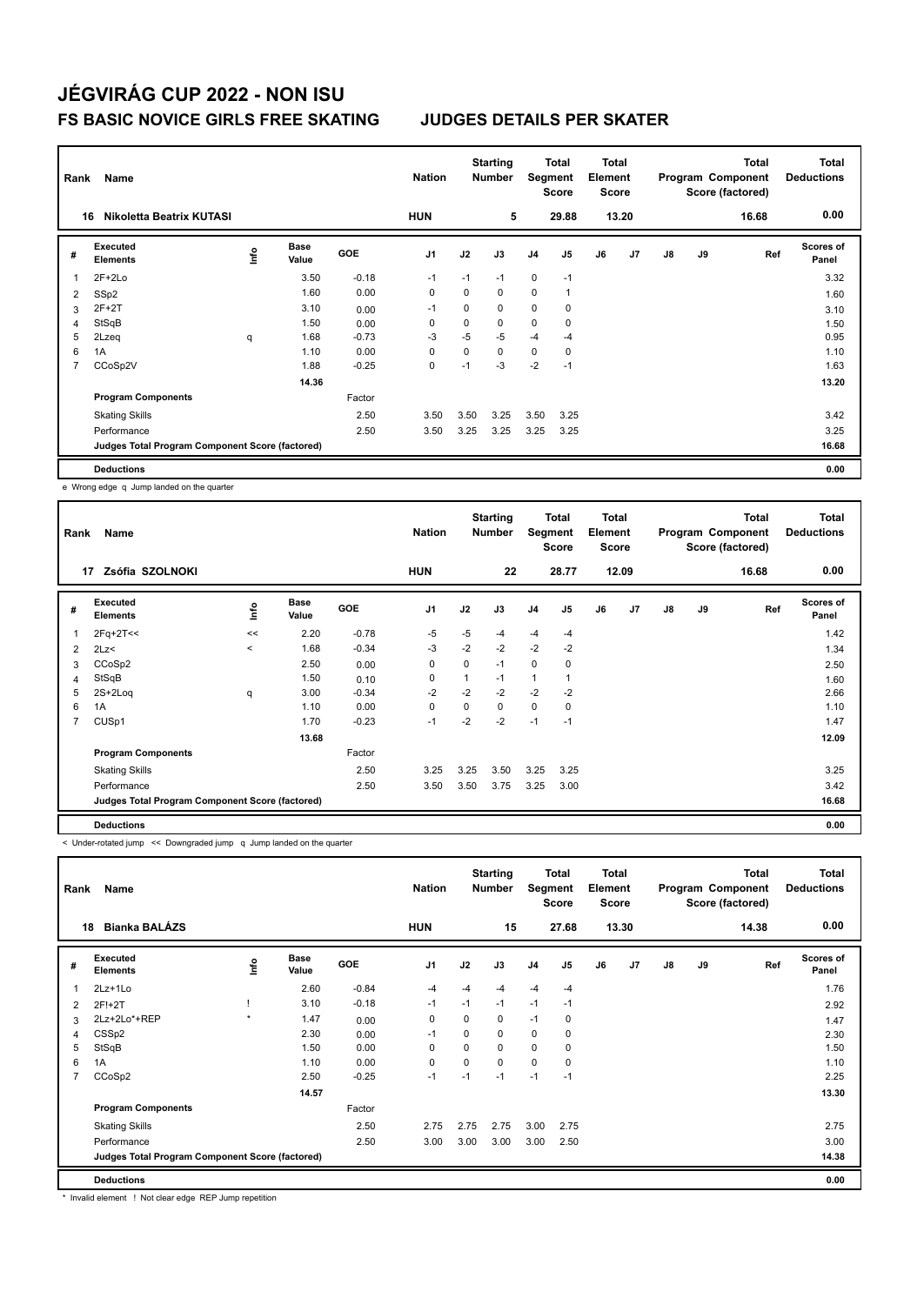| Rank           | Name                                            |                          |                      |         | <b>Nation</b>            |             | <b>Starting</b><br><b>Number</b> | Segment                  | <b>Total</b><br>Score | <b>Total</b><br>Element<br><b>Score</b> |       |               |    | <b>Total</b><br>Program Component<br>Score (factored) | <b>Total</b><br><b>Deductions</b> |
|----------------|-------------------------------------------------|--------------------------|----------------------|---------|--------------------------|-------------|----------------------------------|--------------------------|-----------------------|-----------------------------------------|-------|---------------|----|-------------------------------------------------------|-----------------------------------|
|                | <b>Rita KELLER</b><br>19                        |                          |                      |         | <b>HUN</b>               |             | 18                               |                          | 27.22                 |                                         | 11.67 |               |    | 16.05                                                 | $-0.50$                           |
| #              | <b>Executed</b><br><b>Elements</b>              | ۴ů                       | <b>Base</b><br>Value | GOE     | J <sub>1</sub>           | J2          | J3                               | J <sub>4</sub>           | J <sub>5</sub>        | J6                                      | J7    | $\mathsf{J}8$ | J9 | Ref                                                   | <b>Scores of</b><br>Panel         |
| 1              | $2S+2T$                                         |                          | 2.60                 | $-0.13$ | $-1$                     | $\mathbf 0$ | $-1$                             | $-1$                     | $-1$                  |                                         |       |               |    |                                                       | 2.47                              |
| $\overline{2}$ | 2Lz!                                            |                          | 2.10                 | $-0.21$ | $-1$                     | $-1$        | $-1$                             | $-1$                     | $-1$                  |                                         |       |               |    |                                                       | 1.89                              |
| 3              | 2F<                                             | $\overline{\phantom{0}}$ | 1.44                 | $-0.58$ | $-4$                     | $-4$        | $-3$                             | $-4$                     | $-4$                  |                                         |       |               |    |                                                       | 0.86                              |
| 4              | $2Fq*$                                          | $\star$                  | 0.00                 | 0.00    | $\overline{\phantom{0}}$ |             | <u>. .</u>                       | $\overline{\phantom{a}}$ |                       |                                         |       |               |    |                                                       | 0.00                              |
| 5              | CSS <sub>p2</sub>                               |                          | 2.30                 | 0.00    | $-1$                     | $\Omega$    | $\Omega$                         | 0                        |                       |                                         |       |               |    |                                                       | 2.30                              |
| 6              | StSqB                                           |                          | 1.50                 | 0.15    | -1                       | 1           | $\mathbf{1}$                     | 0                        |                       |                                         |       |               |    |                                                       | 1.65                              |
| 7              | CCoSp2                                          |                          | 2.50                 | 0.00    | 0                        |             | $\Omega$                         | $\mathbf 0$              | $\mathbf 0$           |                                         |       |               |    |                                                       | 2.50                              |
|                |                                                 |                          | 12.44                |         |                          |             |                                  |                          |                       |                                         |       |               |    |                                                       | 11.67                             |
|                | <b>Program Components</b>                       |                          |                      | Factor  |                          |             |                                  |                          |                       |                                         |       |               |    |                                                       |                                   |
|                | <b>Skating Skills</b>                           |                          |                      | 2.50    | 3.00                     | 3.00        | 3.25                             | 3.00                     | 3.00                  |                                         |       |               |    |                                                       | 3.00                              |
|                | Performance                                     |                          |                      | 2.50    | 3.00                     | 3.50        | 3.50                             | 3.75                     | 3.25                  |                                         |       |               |    |                                                       | 3.42                              |
|                | Judges Total Program Component Score (factored) |                          |                      |         |                          |             |                                  |                          |                       |                                         |       |               |    |                                                       | 16.05                             |
|                | <b>Deductions</b>                               |                          | Falls:               | $-0.50$ |                          |             |                                  |                          |                       |                                         |       |               |    |                                                       | $-0.50$                           |

< Under-rotated jump \* Invalid element ! Not clear edge q Jump landed on the quarter

| Rank           | Name                                            |              |               |         | <b>Nation</b>  |          | <b>Starting</b><br><b>Number</b> | Segment     | <b>Total</b><br><b>Score</b> | Total<br>Element<br><b>Score</b> |                |               |    | <b>Total</b><br>Program Component<br>Score (factored) | <b>Total</b><br><b>Deductions</b> |
|----------------|-------------------------------------------------|--------------|---------------|---------|----------------|----------|----------------------------------|-------------|------------------------------|----------------------------------|----------------|---------------|----|-------------------------------------------------------|-----------------------------------|
| 20             | Panna Dóra SZTANA                               |              |               |         | <b>HUN</b>     |          | 1                                |             | 26.90                        |                                  | 11.97          |               |    | 15.43                                                 | $-0.50$                           |
| #              | Executed<br><b>Elements</b>                     | ١nfo         | Base<br>Value | GOE     | J <sub>1</sub> | J2       | J3                               | J4          | J5                           | J6                               | J <sub>7</sub> | $\mathsf{J}8$ | J9 | Ref                                                   | <b>Scores of</b><br>Panel         |
|                | CCoSp1                                          |              | 2.00          | 0.00    | $\mathbf{1}$   | $\Omega$ | 1                                | $-1$        | $-1$                         |                                  |                |               |    |                                                       | 2.00                              |
| 2              | 2Loq                                            | q            | 1.70          | $-0.34$ | $-2$           | $-2$     | $-2$                             | $-2$        | $-2$                         |                                  |                |               |    |                                                       | 1.36                              |
| 3              | 2F<                                             | $\checkmark$ | 1.44          | $-0.72$ | $-5$           | $-5$     | $-5$                             | $-5$        | -5                           |                                  |                |               |    |                                                       | 0.72                              |
| 4              | $2S+2Tq$                                        | q            | 2.60          | $-0.26$ | $-2$           | $-2$     | $-2$                             | $-2$        | $-2$                         |                                  |                |               |    |                                                       | 2.34                              |
| 5              | StSqB                                           |              | 1.50          | 0.00    | 0              | 0        | 1                                | 0           | 0                            |                                  |                |               |    |                                                       | 1.50                              |
| 6              | 2T+1A+SEQ                                       |              | 1.92          | $-0.17$ | 0              | 0        | $-2$                             | $-3$        | $-2$                         |                                  |                |               |    |                                                       | 1.75                              |
| $\overline{7}$ | CSS <sub>p2</sub>                               |              | 2.30          | 0.00    | 0              | 0        | 0                                | $\mathbf 0$ | $\mathbf 0$                  |                                  |                |               |    |                                                       | 2.30                              |
|                |                                                 |              | 13.46         |         |                |          |                                  |             |                              |                                  |                |               |    |                                                       | 11.97                             |
|                | <b>Program Components</b>                       |              |               | Factor  |                |          |                                  |             |                              |                                  |                |               |    |                                                       |                                   |
|                | <b>Skating Skills</b>                           |              |               | 2.50    | 3.00           | 3.00     | 3.00                             | 3.00        | 3.25                         |                                  |                |               |    |                                                       | 3.00                              |
|                | Performance                                     |              |               | 2.50    | 3.00           | 3.25     | 3.25                             | 3.25        | 3.00                         |                                  |                |               |    |                                                       | 3.17                              |
|                | Judges Total Program Component Score (factored) |              |               |         |                |          |                                  |             |                              |                                  |                |               |    |                                                       | 15.43                             |
|                | <b>Deductions</b>                               |              | Falls:        | $-0.50$ |                |          |                                  |             |                              |                                  |                |               |    |                                                       | $-0.50$                           |

< Under-rotated jump q Jump landed on the quarter

| Rank                    | Name                                            |         |               |            | <b>Nation</b>  |             | <b>Starting</b><br><b>Number</b> | Segment        | <b>Total</b><br><b>Score</b> | <b>Total</b><br>Element<br><b>Score</b> |       |               |    | <b>Total</b><br>Program Component<br>Score (factored) | <b>Total</b><br><b>Deductions</b> |
|-------------------------|-------------------------------------------------|---------|---------------|------------|----------------|-------------|----------------------------------|----------------|------------------------------|-----------------------------------------|-------|---------------|----|-------------------------------------------------------|-----------------------------------|
| 21                      | Nóra EDVY                                       |         |               |            | <b>HUN</b>     |             | 16                               |                | 25.89                        |                                         | 12.33 |               |    | 13.56                                                 | 0.00                              |
| #                       | Executed<br><b>Elements</b>                     | ١nfo    | Base<br>Value | <b>GOE</b> | J <sub>1</sub> | J2          | J3                               | J <sub>4</sub> | J <sub>5</sub>               | J6                                      | J7    | $\mathsf{J}8$ | J9 | Ref                                                   | Scores of<br>Panel                |
| $\overline{\mathbf{1}}$ | 2S+1A+SEQ                                       |         | 1.92          | $-0.09$    | $-1$           | 0           | 0                                | $-1$           | $-1$                         |                                         |       |               |    |                                                       | 1.83                              |
| 2                       | $2S+2Lo<$                                       | $\prec$ | 2.66          | $-0.27$    | -3             | $-2$        | $-2$                             | $-2$           | $-2$                         |                                         |       |               |    |                                                       | 2.39                              |
| 3                       | CCoSp2                                          |         | 2.50          | $-0.08$    | $-1$           | $\mathbf 0$ | 0                                | $\mathbf 0$    | $-1$                         |                                         |       |               |    |                                                       | 2.42                              |
| 4                       | 2T                                              |         | 1.30          | 0.00       | 0              | 0           | 0                                | $-1$           | 0                            |                                         |       |               |    |                                                       | 1.30                              |
| 5                       | 2Lz<                                            | $\prec$ | 1.68          | $-0.39$    | $-3$           | $-2$        | $-3$                             | $-2$           | $-2$                         |                                         |       |               |    |                                                       | 1.29                              |
| 6                       | SSp2                                            |         | 1.60          | 0.00       | 0              | 0           | 0                                | $\mathbf 0$    | 0                            |                                         |       |               |    |                                                       | 1.60                              |
| $\overline{7}$          | StSqB                                           |         | 1.50          | 0.00       | 0              | 0           | 0                                | 0              | $\mathbf 0$                  |                                         |       |               |    |                                                       | 1.50                              |
|                         |                                                 |         | 13.16         |            |                |             |                                  |                |                              |                                         |       |               |    |                                                       | 12.33                             |
|                         | <b>Program Components</b>                       |         |               | Factor     |                |             |                                  |                |                              |                                         |       |               |    |                                                       |                                   |
|                         | <b>Skating Skills</b>                           |         |               | 2.50       | 2.75           | 2.75        | 2.75                             | 2.50           | 2.25                         |                                         |       |               |    |                                                       | 2.67                              |
|                         | Performance                                     |         |               | 2.50       | 2.75           | 2.75        | 3.25                             | 2.75           | 2.50                         |                                         |       |               |    |                                                       | 2.75                              |
|                         | Judges Total Program Component Score (factored) |         |               |            |                |             |                                  |                |                              |                                         |       |               |    |                                                       | 13.56                             |
|                         | <b>Deductions</b>                               |         |               |            |                |             |                                  |                |                              |                                         |       |               |    |                                                       | 0.00                              |

< Under-rotated jump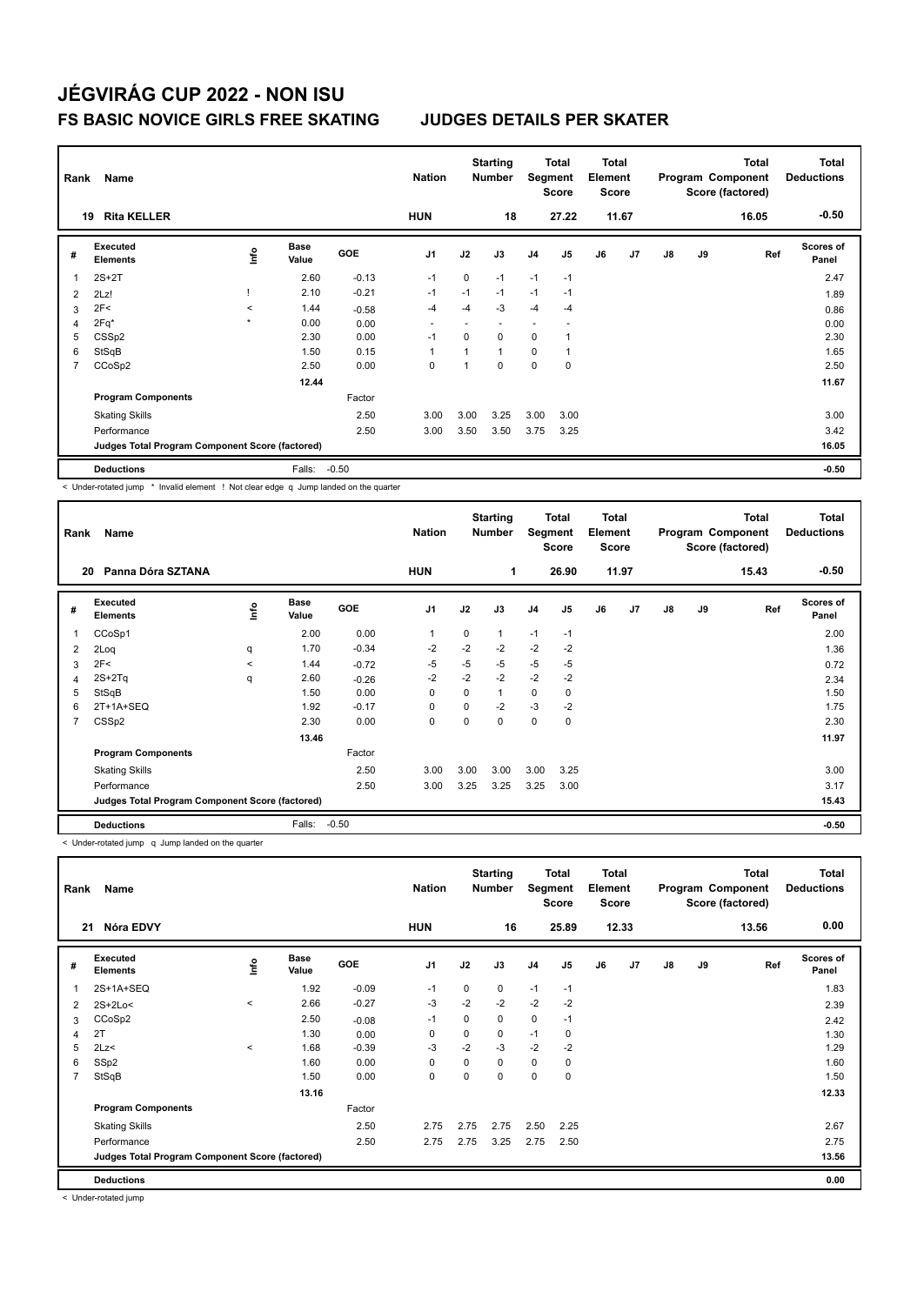| Rank           | Name                                            |      |                      |         | <b>Nation</b>  |              | <b>Starting</b><br><b>Number</b> |                | <b>Total</b><br>Segment<br><b>Score</b>        | <b>Total</b><br>Element<br>Score        |       |               |    | <b>Total</b><br>Program Component<br>Score (factored) | <b>Total</b><br><b>Deductions</b> |
|----------------|-------------------------------------------------|------|----------------------|---------|----------------|--------------|----------------------------------|----------------|------------------------------------------------|-----------------------------------------|-------|---------------|----|-------------------------------------------------------|-----------------------------------|
|                | 22 Karolin KORMÁNY                              |      |                      |         | <b>HUN</b>     |              | 11                               |                | 25.78                                          |                                         | 11.48 |               |    | 14.80                                                 | $-0.50$                           |
| #              | Executed<br><b>Elements</b>                     | Life | <b>Base</b><br>Value | GOE     | J <sub>1</sub> | J2           | J3                               | J <sub>4</sub> | J5                                             | J6                                      | J7    | $\mathsf{J}8$ | J9 | Ref                                                   | Scores of<br>Panel                |
| 1              | 2Lz+1A+SEQ                                      |      | 2.56                 | $-0.49$ | $-2$           | $-2$         | $-2$                             | $-4$           | $-3$                                           |                                         |       |               |    |                                                       | 2.07                              |
| $\overline{2}$ | 2F                                              |      | 1.80                 | $-0.54$ | $-3$           | $-2$         | $-3$                             | $-3$           | $-3$                                           |                                         |       |               |    |                                                       | 1.26                              |
| 3              | CCoSp1                                          |      | 2.00                 | $-0.33$ | $-1$           | $-2$         | $-1$                             | $-2$           | $-2$                                           |                                         |       |               |    |                                                       | 1.67                              |
| 4              | StSqB                                           |      | 1.50                 | 0.00    | $\mathbf 0$    | $\mathbf{1}$ | $\Omega$                         | $\Omega$       | 0                                              |                                         |       |               |    |                                                       | 1.50                              |
| 5              | $1A+2Lo$                                        |      | 2.80                 | $-0.11$ | $\Omega$       | $\mathbf 0$  | $-2$                             | $-1$           | $-1$                                           |                                         |       |               |    |                                                       | 2.69                              |
| 6              | 2Lo                                             |      | 1.70                 | $-0.85$ | $-5$           | $-5$         | $-5$                             | $-5$           | $-5$                                           |                                         |       |               |    |                                                       | 0.85                              |
| $\overline{7}$ | SSp2                                            |      | 1.60                 | $-0.16$ | $-1$           | $-1$         | $-1$                             | $-1$           | $\mathbf 0$                                    |                                         |       |               |    |                                                       | 1.44                              |
|                |                                                 |      | 13.96                |         |                |              |                                  |                |                                                |                                         |       |               |    |                                                       | 11.48                             |
|                | <b>Program Components</b>                       |      |                      | Factor  |                |              |                                  |                |                                                |                                         |       |               |    |                                                       |                                   |
|                | <b>Skating Skills</b>                           |      |                      | 2.50    | 3.00           | 3.00         | 3.00                             | 2.75           | 2.25                                           |                                         |       |               |    |                                                       | 2.92                              |
|                | Performance                                     |      |                      | 2.50    | 2.75           | 3.50         | 3.00                             | 3.25           | 2.25                                           |                                         |       |               |    |                                                       | 3.00                              |
|                | Judges Total Program Component Score (factored) |      |                      |         |                |              |                                  |                |                                                |                                         |       |               |    |                                                       | 14.80                             |
|                | <b>Deductions</b>                               |      | Falls:               | $-0.50$ |                |              |                                  |                |                                                |                                         |       |               |    |                                                       | $-0.50$                           |
| Rank           | Name                                            |      |                      |         | <b>Nation</b>  |              | <b>Starting</b><br><b>Number</b> |                | <b>Total</b><br><b>Segment</b><br><b>Score</b> | <b>Total</b><br>Element<br><b>Score</b> |       |               |    | <b>Total</b><br>Program Component<br>Score (factored) | <b>Total</b><br><b>Deductions</b> |
|                | 23 Szvetlána NICS                               |      |                      |         | <b>HUN</b>     |              | 14                               |                | 25.44                                          |                                         | 12.31 |               |    | 13.13                                                 | 0.00                              |
| #              | <b>Executed</b><br><b>Elements</b>              | ۴ô   | <b>Base</b><br>Value | GOE     | J <sub>1</sub> | J2           | J3                               | J <sub>4</sub> | J <sub>5</sub>                                 | J6                                      | J7    | J8            | J9 | Ref                                                   | <b>Scores of</b><br>Panel         |
| 1              | $2S+2T$                                         |      | 2.60                 | $-0.04$ | $-1$           | $-1$         | 0                                | $\mathbf 0$    | 0                                              |                                         |       |               |    |                                                       | 2.56                              |
| 2              | SSp2                                            |      | 1.60                 | 0.11    | $\mathbf{1}$   | $\mathbf{1}$ | $\mathbf{1}$                     | 0              | $-1$                                           |                                         |       |               |    |                                                       | 1.71                              |

 2Lo 1.70 -0.17 -1 0 -2 -1 -1 1.53 StSqB 1.50 0.00 0 1 0 0 0 1.50 2Fq q 1.80 -0.72 -4 -5 -4 -4 -4 1.08 1A+2T 2.40 0.00 0 0 0 0 0 2.40

| <b>Deductions</b>                               |       |         |      |      |      |      |      | 0.00  |
|-------------------------------------------------|-------|---------|------|------|------|------|------|-------|
| Judges Total Program Component Score (factored) |       |         |      |      |      |      |      | 13.13 |
| Performance                                     |       | 2.50    | 2.75 | 2.50 | 3.00 | 3.00 | 2.50 | 2.75  |
| <b>Skating Skills</b>                           |       | 2.50    | 2.25 | 2.50 | 2.75 | 2.75 | 2.25 | 2.50  |
| <b>Program Components</b>                       |       | Factor  |      |      |      |      |      |       |
|                                                 | 13.30 |         |      |      |      |      |      | 12.31 |
| FCCoSpB                                         | 1.70  | $-0.17$ | -1   |      | -1   | -1   | -1   | 1.53  |
|                                                 |       |         |      |      |      |      |      |       |

q Jump landed on the quarter

| Rank           | Name                                            |             |                      |            | <b>Nation</b>  |             | <b>Starting</b><br><b>Number</b> | Segment | Total<br><b>Score</b> | <b>Total</b><br>Element<br><b>Score</b> |                |    |    | <b>Total</b><br>Program Component<br>Score (factored) | <b>Total</b><br><b>Deductions</b> |
|----------------|-------------------------------------------------|-------------|----------------------|------------|----------------|-------------|----------------------------------|---------|-----------------------|-----------------------------------------|----------------|----|----|-------------------------------------------------------|-----------------------------------|
| 24             | Emma Gréta KARDOS                               |             |                      |            | <b>HUN</b>     |             | 19                               |         | 24.67                 |                                         | 12.24          |    |    | 12.93                                                 | $-0.50$                           |
| #              | Executed<br><b>Elements</b>                     | <u>info</u> | <b>Base</b><br>Value | <b>GOE</b> | J <sub>1</sub> | J2          | J3                               | J4      | J <sub>5</sub>        | J6                                      | J <sub>7</sub> | J8 | J9 | Ref                                                   | <b>Scores of</b><br>Panel         |
| $\mathbf{1}$   | 2F<                                             | $\prec$     | 1.44                 | $-0.43$    | -3             | $-2$        | $-3$                             | $-3$    | $-4$                  |                                         |                |    |    |                                                       | 1.01                              |
| 2              | 2Sq                                             | q           | 1.30                 | $-0.65$    | $-5$           | $-5$        | $-5$                             | $-5$    | $-5$                  |                                         |                |    |    |                                                       | 0.65                              |
| 3              | CCoSp2                                          |             | 2.50                 | 0.00       | 0              | $\mathbf 0$ | 0                                | 0       | 0                     |                                         |                |    |    |                                                       | 2.50                              |
| 4              | StSqB                                           |             | 1.50                 | 0.00       | 0              | 0           | 0                                | 0       | 0                     |                                         |                |    |    |                                                       | 1.50                              |
| 5              | $2Lo+2Lo$                                       |             | 3.40                 | $-0.57$    | $-3$           | $-2$        | $-4$                             | $-3$    | $-4$                  |                                         |                |    |    |                                                       | 2.83                              |
| 6              | $1A+1Lo$                                        |             | 1.60                 | 0.00       | 0              | 0           | 0                                | 0       | 0                     |                                         |                |    |    |                                                       | 1.60                              |
| $\overline{7}$ | CSSp2                                           |             | 2.30                 | $-0.15$    | $-1$           | 0           | 0                                | $-1$    | $-1$                  |                                         |                |    |    |                                                       | 2.15                              |
|                |                                                 |             | 14.04                |            |                |             |                                  |         |                       |                                         |                |    |    |                                                       | 12.24                             |
|                | <b>Program Components</b>                       |             |                      | Factor     |                |             |                                  |         |                       |                                         |                |    |    |                                                       |                                   |
|                | <b>Skating Skills</b>                           |             |                      | 2.50       | 2.75           | 2.75        | 2.75                             | 2.50    | 2.50                  |                                         |                |    |    |                                                       | 2.67                              |
|                | Performance                                     |             |                      | 2.50       | 3.00           | 2.75        | 2.50                             | 2.25    | 2.25                  |                                         |                |    |    |                                                       | 2.50                              |
|                | Judges Total Program Component Score (factored) |             |                      |            |                |             |                                  |         |                       |                                         |                |    |    |                                                       | 12.93                             |
|                | <b>Deductions</b>                               |             | Falls:               | $-0.50$    |                |             |                                  |         |                       |                                         |                |    |    |                                                       | $-0.50$                           |

< Under-rotated jump q Jump landed on the quarter